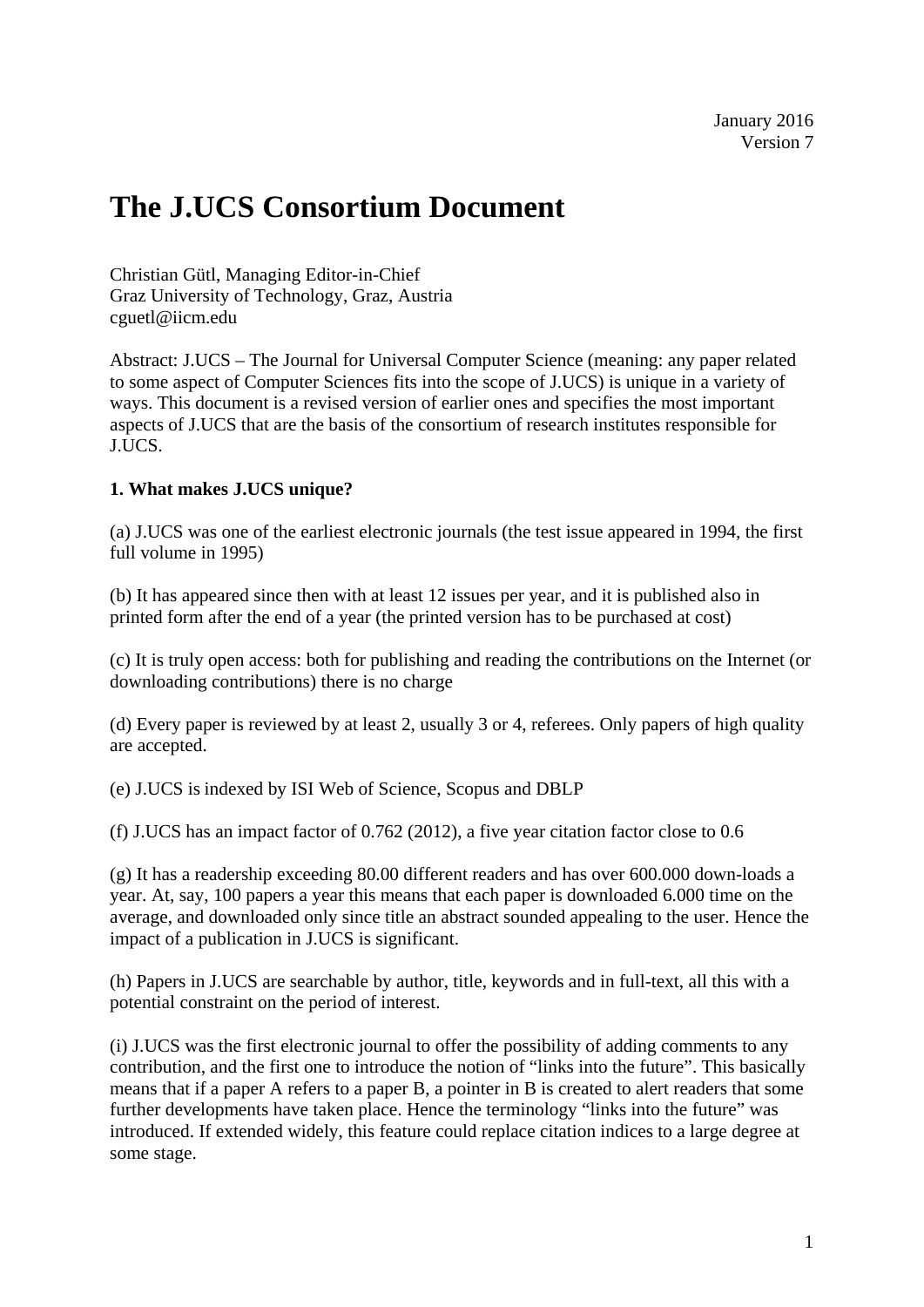(j) J.UCS provides and will continue to provide further functionalities. For instance, geographical mash-ups allow to determine from which area of the world papers in a certain field have been accepted during a specifiable interval of years, finding similar papers in other sources, identifying persons in related areas, etc.

(k) The consortium running J.UCS is not only committed to further technical improvements and new features, but will also continue to support the philosophy expressed in above points, particularly (c) and (d).

## **2. History and governance of J.UCS**

Planning of J.UCS was started by (in alphabetical order) Cris Calude from University of Auckland, Hermann Maurer from Graz University of Technology and Arto Salomaa from the University of Turku in 1993. Those three will be called the founders throughout. J.UCS was implemented (and still runs) on the so-called Hyperwave server in Graz. The founders felt that an electronic journal with a yearly archive version in print and incorporating the points  $(b)$  – (f) and  $(h) - (i)$ , together with a new reviewing system, was possible and timely with the then emerging technologies.

It is important to understand the new reviewing system. The founders decided to invite a large number (more than 200) of high quality professionals to become member of the editorial board of J.UCS. Abstracts of papers submitted would be sent to all members of the editorial board (or all top researchers in a field closely related to the paper submitted) and the first 3 to 4 who would be willing to review would then get the full papers to write a report within 6 weeks. The main arguments for doing it this way, rather than handpicking the reviewers as is often done, were twofold: (i) papers would never be reviewed by persons not interested or knowledgeable in the field or temporarily unavailable, hence hopefully speeding up the refereeing process and (ii) it would make the job of the managing editor-in-chief handling the suspected avalanche of papers easier. It does not fit into this document to describe what measures have been taken to assure that papers are not reviewed by persons known to be friends of the author(s) of a paper, but it is worth mentioning that the expected avalanche of papers did indeed happen. In 2009, for instance, over 170 papers appeared in J.UCS. With an acceptance rate around 30% this meant that over 500 papers requiring a total of some 1.500 reviews had to be handled. Consequently, the editorial board has to continue to increase, hopefully doubling to 700 from the current 320 before too long.

It also means that the initial consortium of the founders underwent some changes. By mid-2011 the three institutes carrying the brunt of the workload were Graz University of Technology, the Austrian Competence Center for Knowledge Management and the Universiti Malaysia Sarawak.

This J.UCS consortium, as it will be called henceforth, has been expanded to 9 institutions at the beginning of 2012 and to 10 with the beginning of 2013 (see below). Each such institution contributes to J.UCS either financially in cash or kind, and is allowed to send one representative as Editor-in-Chief as a member of the board of the JUCS consortium. The founders are also members of this board: it is the board that is responsible for all major decisions.

Day-to-day decisions and matters are taken care of by the Managing Editor-in-Chief. He is member of the board and will be elected by the board for a period of three years (re-election is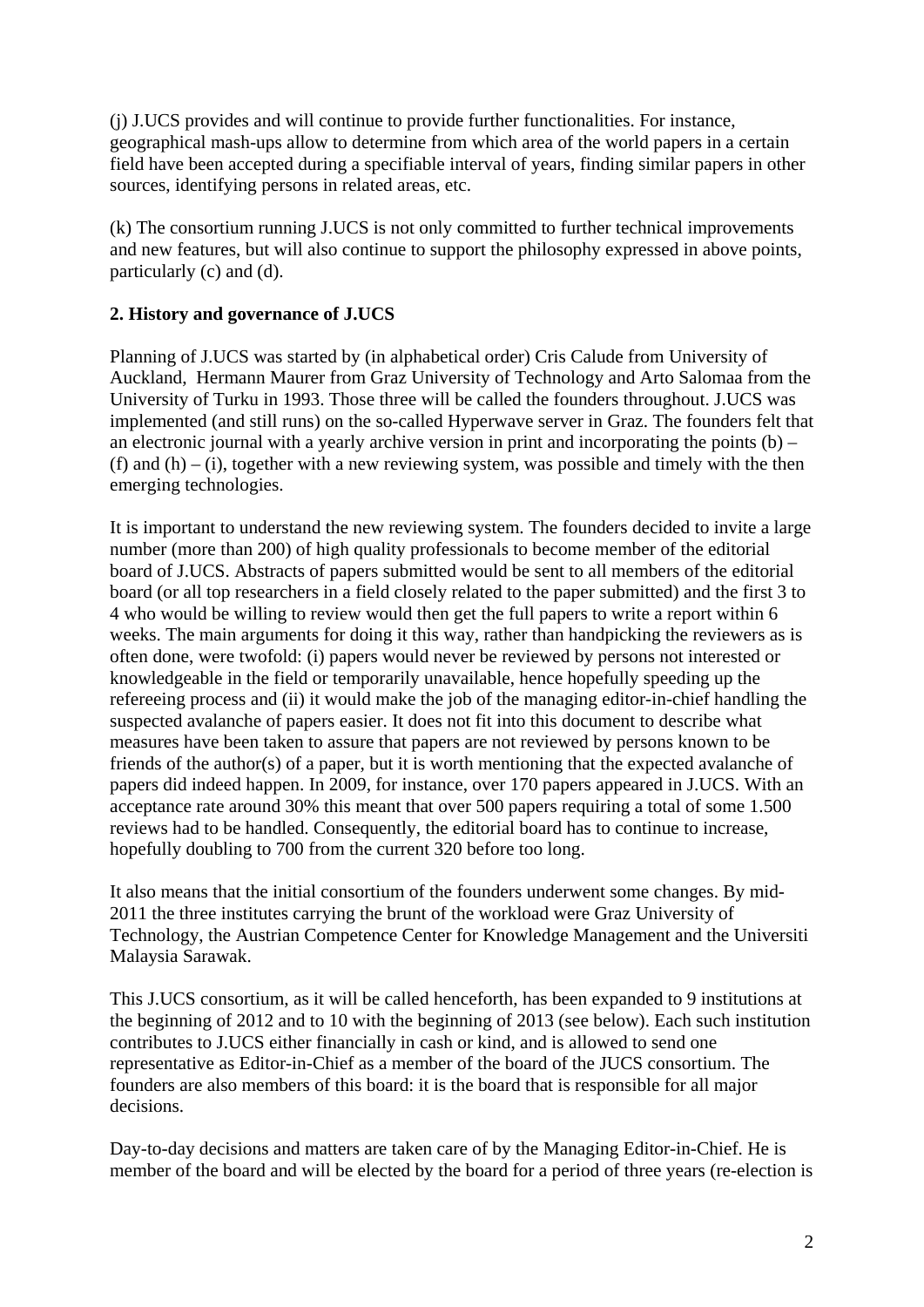possible) as Managing Editor-in-Chief. To be member of the board is an honorary job with no pay, except for the rare support of attending a meeting of the board.

It is agreed that the Managing Editor-in-Chief should be chosen from the institution that runs the J.UCS server and houses the editorial assistant. In practical terms this will mean that at least 2012-2014 the Managing Editor in Chief will come from Graz University of Technology and the editorial assistant will also be in Graz.

# **3. Tasks and financing of J.UCS**

The main expenses that are involved in the running of JUCS are: (a) Running, maintaining the J.UCS server and carrying out a professional back-up schedule

(b) Work of the editorial assistant and Managing-Editor-in-Chief: finding additional referees when reviews diverge (which happens surprisingly often) and deciding the category of a paper. Categories are: Research paper, survey paper, short note, paper about features or such of J.UCS and papers about negative results (that e.g. a certain technique that was supposed to lead to a certain result is unsuitable)

(c) Development of a new submission system: this is currently in its final stage and carried out by one of the new partners joining the consortium; it will also require maintenance and improvements over time

(d) Production of the printed version. Since the printing of a volume of J.UCS (usually consisting of two or three very thick books) is expensive, the number of paying customers is quite small, yet Austrian laws (the ISSN and ISBN numbers will continue for some time to come from Austria) requires that six volumes are made available to the Austrian National Library, every member of the board is supposed to get one, i.e. of the small print run some 15 or so copies are given away free.

(e) The Managing Editor-in-Chief will have to collect opinions from board members from time to time, or will try to arrange a meeting of (most) board members at some stage. It will also be up to him and the technical staff of other board members to decide if and when a migration of J.UCS to a new server might be necessary.

(f) A minimal amount for a board meeting every 2-3 years and to produce a flyer for distribution at meetings is necessary.

Some members of the consortium contribute to J.UCS in cash, some in kind. To make sure that the institutions forming the consortium are not overtaxed, a further expansion of the consortium of up to 12 is considered possible.

## **4. The role of the Editors-in-Chief**

The Managing Editor-in-Chief is the one who runs the "daily operation". The other Editorsin-Chief participate for one of the following reasons: (i) Prestige for the institution they represent;

(ii) The possibility to use data from J.UCS for research; (iii) The right (or to delegate this right) to edit one special issue per year free of charge (for which ordinarily  $\epsilon 1.000$  has to be paid: this is the only time when submissions are not entirely free. The reason for this is to avoid that J.UCS is overrun by requests for special issues); to uphold the quality of special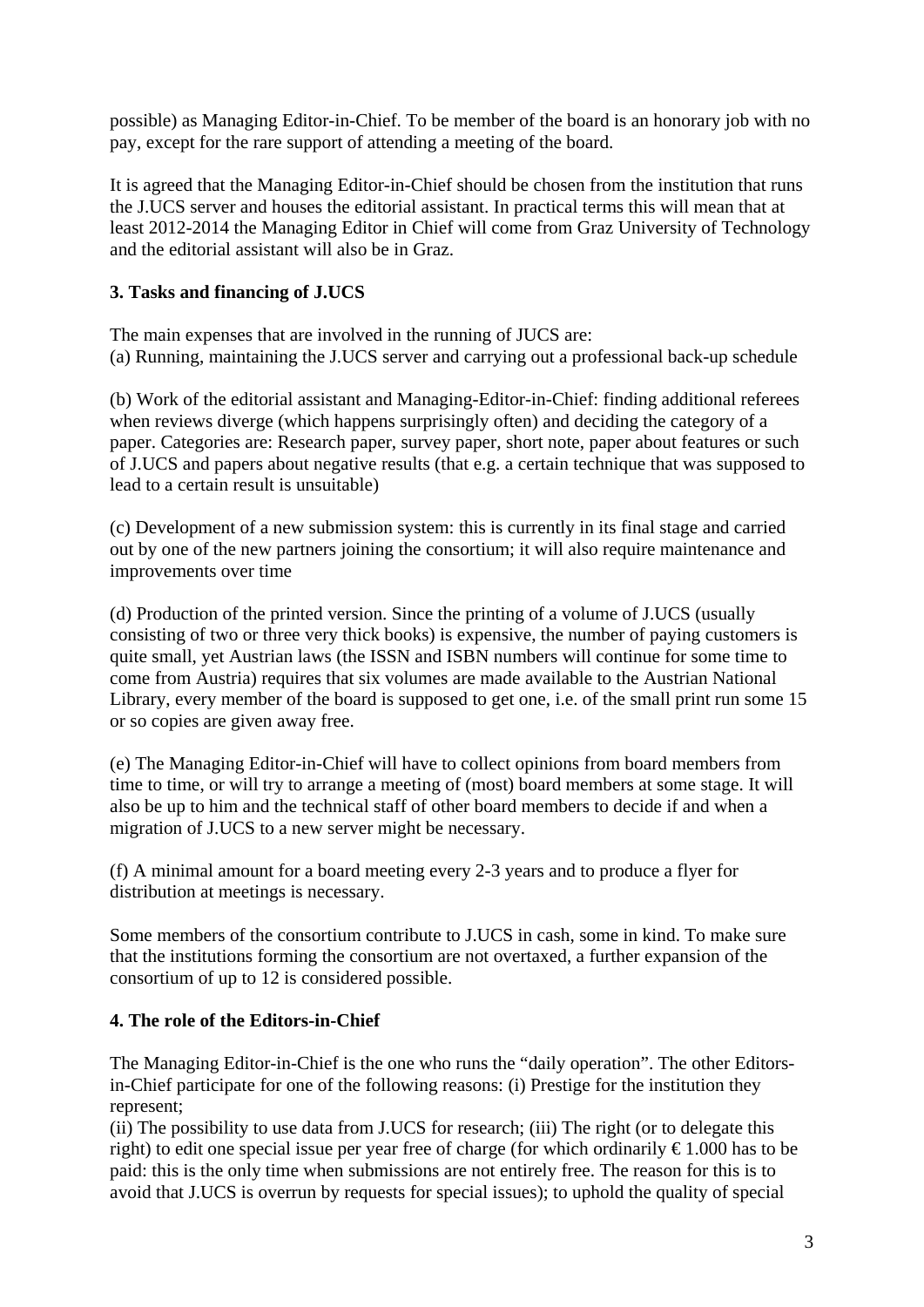issue firm rules are in place, as can be found on the J.UCS server); (iv) The right that papers submitted by them are reviewed only by two and not three reviewers.

Editors-in-Chief are not expected to be deeply involved (unless their work with their assistants is in lieu of cash contributions). They are expected to advertise J.UCS where ever possible, to contribute or solicit high quality contributions, to review the odd paper (or delegate this to a capable person) and, very important, to solicit new members for the editorial board. Again, the quality of such members must be high: tenured associate professor or equivalent with a proven publication and research record is the lower limit.

Note that J.UCS has no particular area it emphasizes. However, each board member has quite an influence on the direction of J.UCS by soliciting editors and papers in certain areas. A shift of focus of J.UCS as a joint decision violates J.UCS philosophy, a gradual shift due to preferences of board members when choosing new members of the editorial board and by soliciting many top papers in some area is desirable and may well change the distribution of fields within J.UCS.

All major decisions are taken by the board on proposals submitted by board members. Proposals are accepted if a majority of the board is in favour of them. If votes happen to be equal, the editorial assistant has the decisive vote.

#### **5. The Board and Managing Editor-in-Chief**

As of January 2016, the J.UCS consortium consists as of nine research organisations, listed in what follows in alphabetical order with the delegated Editor-in-Chief and the main responsibility

Austrian Competence Center for Knowledge Management, Graz, Austria: Professor Dr. Stefanie Lindstaedt; Involvement as Editor-in-Chief and contribution towards the cost of the editorial assistant; also involved in research concerning J.UCS

Faculty of Computer Science and Mathematics, University of Passau, Germany: Professor Dr. Michael Granitzer; Involvement as Editor-in-Chief; modest contribution towards the cost of the editorial assistant; also involved in research concerning J.UCS

Galileo University, Guatemala City, Guatemala; Contact person: Rocael Hernández; Will solicit contributions from middle and South America; modes contribution towards the cost of editorial assistant in cash

Graz University of Technology, Graz, Austria: Dozent Dr. Christian Guetl; Involvement as Managing Editor-in-Chief and contribution towards the cost of the editorial assistant; also responsible for running the J.UCS server

Institute for Information Systems, RWTH Aachen University, Aachen, Germany: Professor Dr. Matthias Jarke; Involvement as Editor-in-Chief; modest contribution towards the cost of the editorial assistant; also involved in research concerning J.UCS

L3S Research Center Hannover, Hannover, Germany: Professor Dr. Tilo Balke; Involvement as Editor-in-Chief; a modest contribution towards the cost of the editorial assistant; also involved in research concerning J.UCS